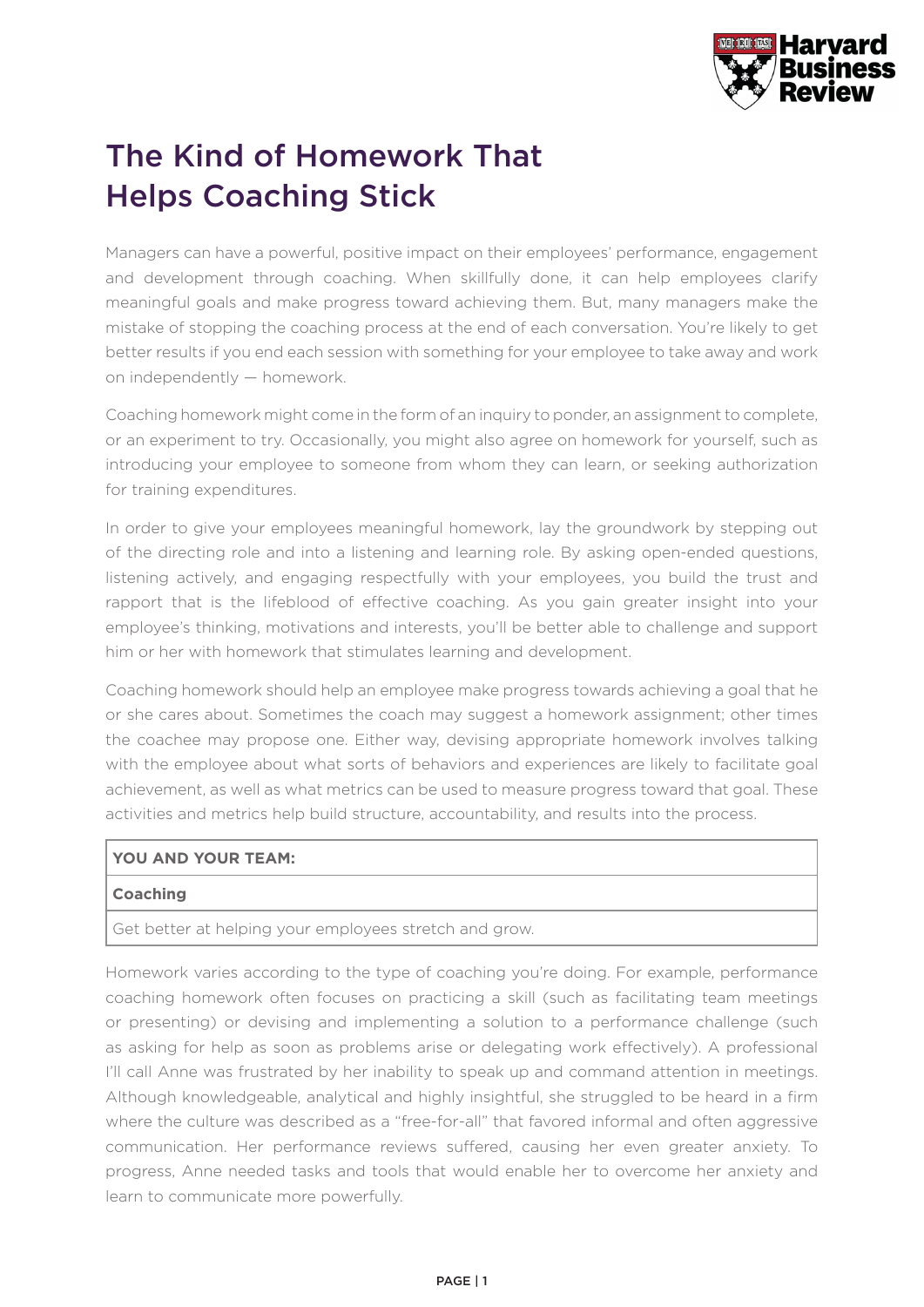

We devised a series of assignments and experiments that appealed to her research background, mentally shifting her view of herself from a helpless person in jeopardy to a social scientist analyzing the firm's communication patterns. She mapped and notated the flow of communication during meetings to examine what types of messages had most impact, who had greatest influence, and what the most influential communicators did. She experimented with a variety of communication behaviors, such as raising a hand and continuing to speak when interrupted and avoiding the use of qualifying phrases like "I could be wrong, but." She recorded the results, and reported them during our coaching conversations. These assignments helped her to identify and practice a set of communication strategies — challenging others, using humor, and making concise, persuasive summaries of her main points. Once she became comfortable with these strategies, she deployed them to excellent effect, increasing her performance and influence in the firm as well as her own self-confidence.

When you're coaching an employee in order to support career development, you'll want to identify activities that help make progress toward a specific career goal. It might entail gathering information, forging a new relationship, taking on a new project, trading responsibilities with another employee, or planning workflow to accommodate training time. Identifying meaningful homework for career development starts with asking questions about the employee's developmental goals, such as:

- What would you like to learn during the next quarter?
- What projects would you most like to work on? How would working on them serve your goals?
- What roles in the organization would you like to learn more about?
- In what ways do you think you could add greater value to the organization?
- Improvement in what skill would have the greatest impact on your career development?

George had been managing a family-owned agricultural products company for 12 years when I met him in an executive program. His small team of account managers was stable and performed well, but he was aware of a growing sense of stagnation among them, and was also eager to find ways to harness each manager's strengths and interests in order to reinvigorate them and the firm. Through a series of coaching conversations beginning in the late spring, he began laying the groundwork for each account manager to have a month of focused developmental time during the firm's seasonal downtime in the late autumn and early winter. Each member of the team was responsible for devising a project-based learning activity that would serve his or her own developmental goals while also contributing to the success of the firm. These employee-initiated action-learning projects ended up bringing about an impressive modernization of the firm's talent management processes (specifically, the institutionalization of formalized learning and development programs), an increased sense of team cohesion and innovative capacity, and improvements in each participant's performance as a manager.